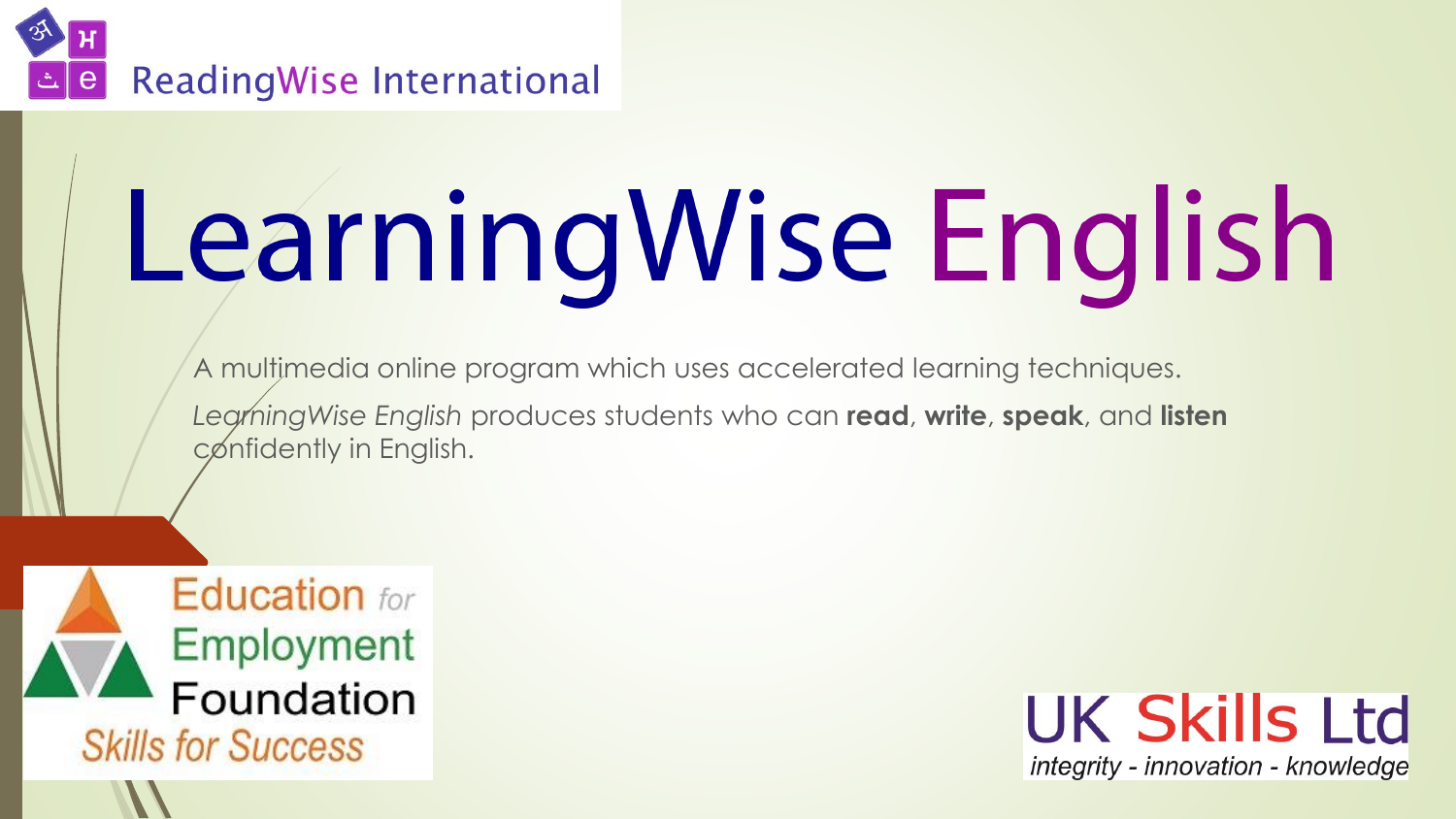#### Key points about the course

- All the content is in online multimedia software programs.
- The students coach each other in pairs and groups.
- Teachers are there to facilitate, and ensure that students speak English only, from the outset.
- Vocabulary learning is made easy by a battery of accelerated memory techniques.
- The course covers speaking *and* listening *and* reading *and* writing.
- There are many vocabulary lessons. Grammar lessons are kept to a minimum.
- Altogether, there are over TEN THOUSAND lessons.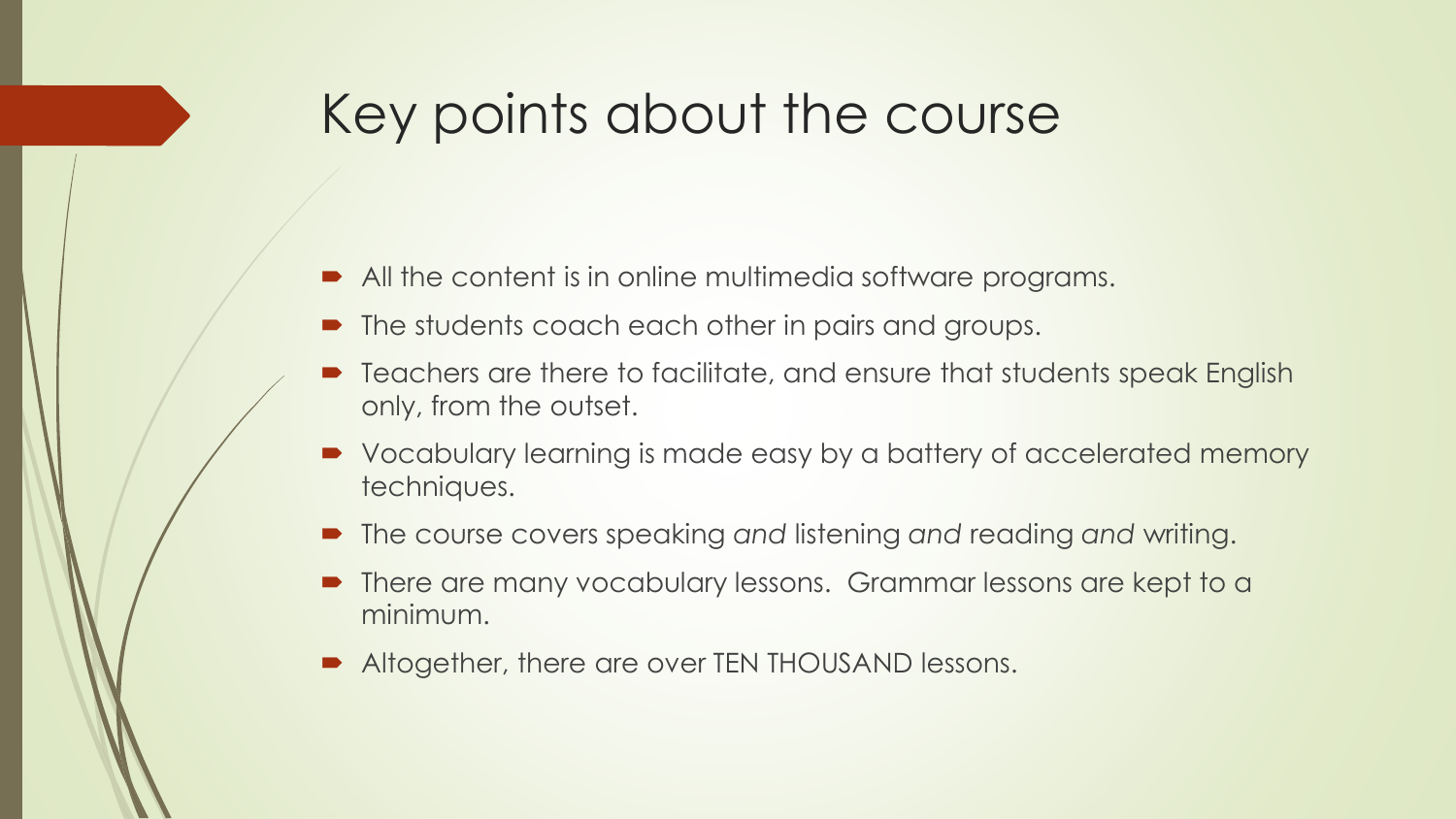#### Languages

The program has instructions in the native language of the learner.

The translations in the program, whether vocabulary or sentences or texts or verb conjugations, are done from the learner's native language.

The native languages that are currently available are:

- Hindi
- **Tamil**
- Assamese
- **Gujarati**
- Urdu
- Telugu
- Arabic
- Spanish
- Punjabi
- **Hausa**
- Bengali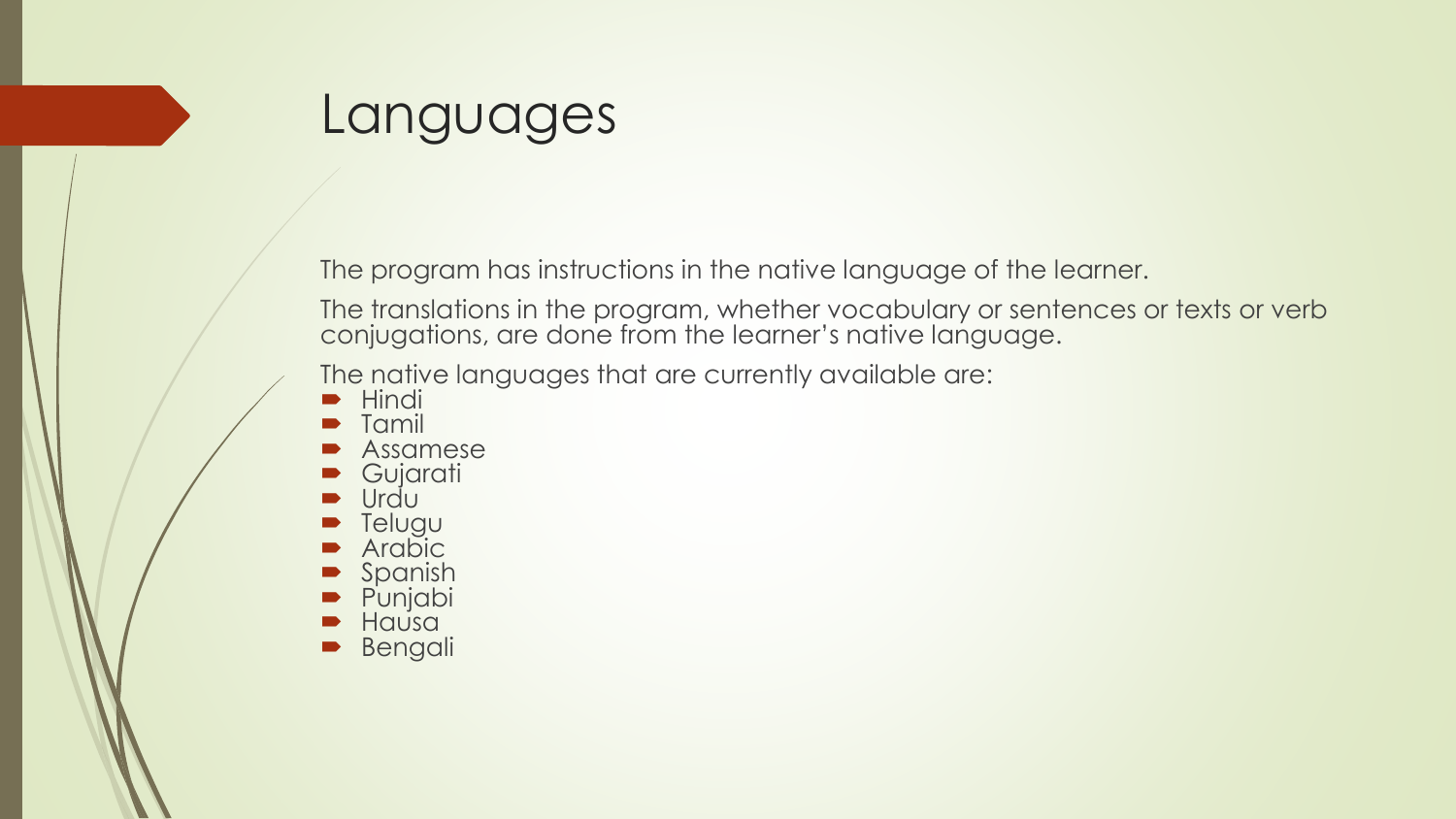# About ReadingWise

- We are group of Anglo-Indian experts with a proven track record of expertise in special needs education, literacy programs, language programs, memory techniques and IT multimedia.
- Over 300,000 students have graduated our programs – originally in India, but more recently in Sri Lanka, UK, Myanmar and Spain.

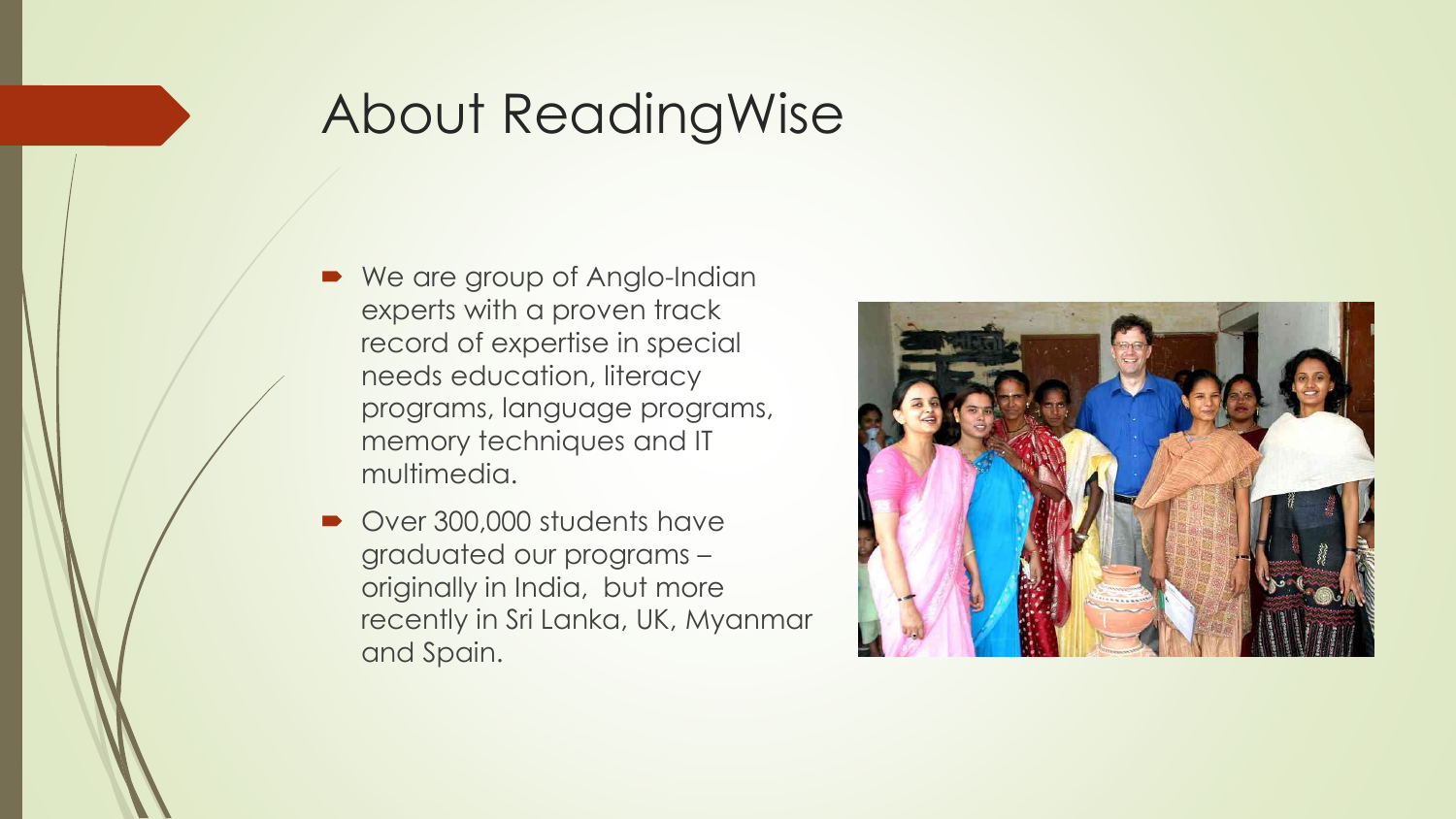#### ABOUT ReadingWise #2



Our courses have been funded by

- **UK Government (DfID)**
- IKEA Foundation
- Indian Central and State **Governments**
- Telecentre.org (Microsoft, Canadian Government, Swiss Government)
- **Oxfam**
- And others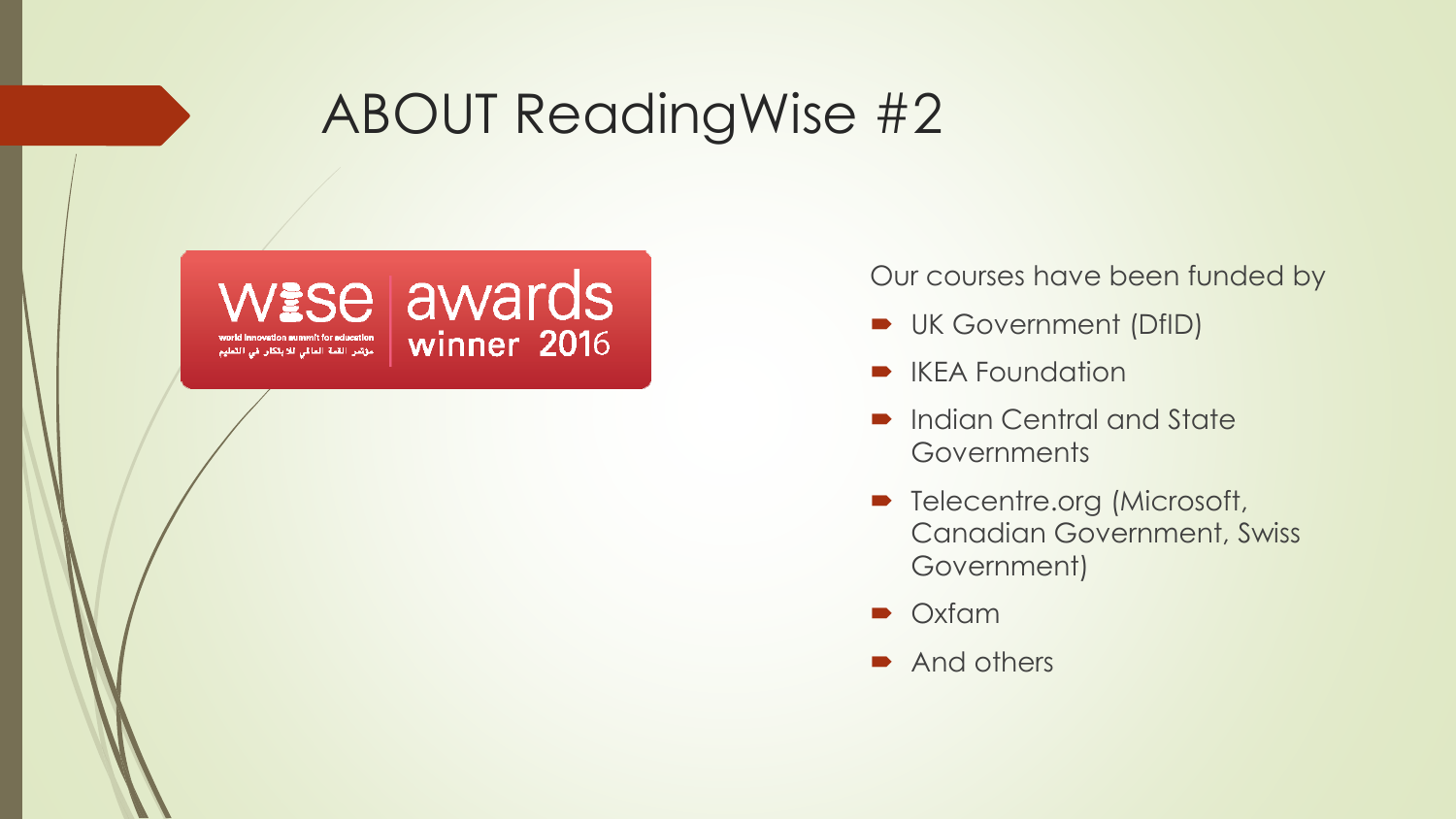

The program has thousands of voice-overs for the pronunciation of vocabulary, for quizzes, for sentences and for whole texts.

Each voice-over comes in 9 different versions which have different accents and the learner can play any of them.

The accents currently available are:

- Indian English
- British English
- **American English**
- **Arabic English**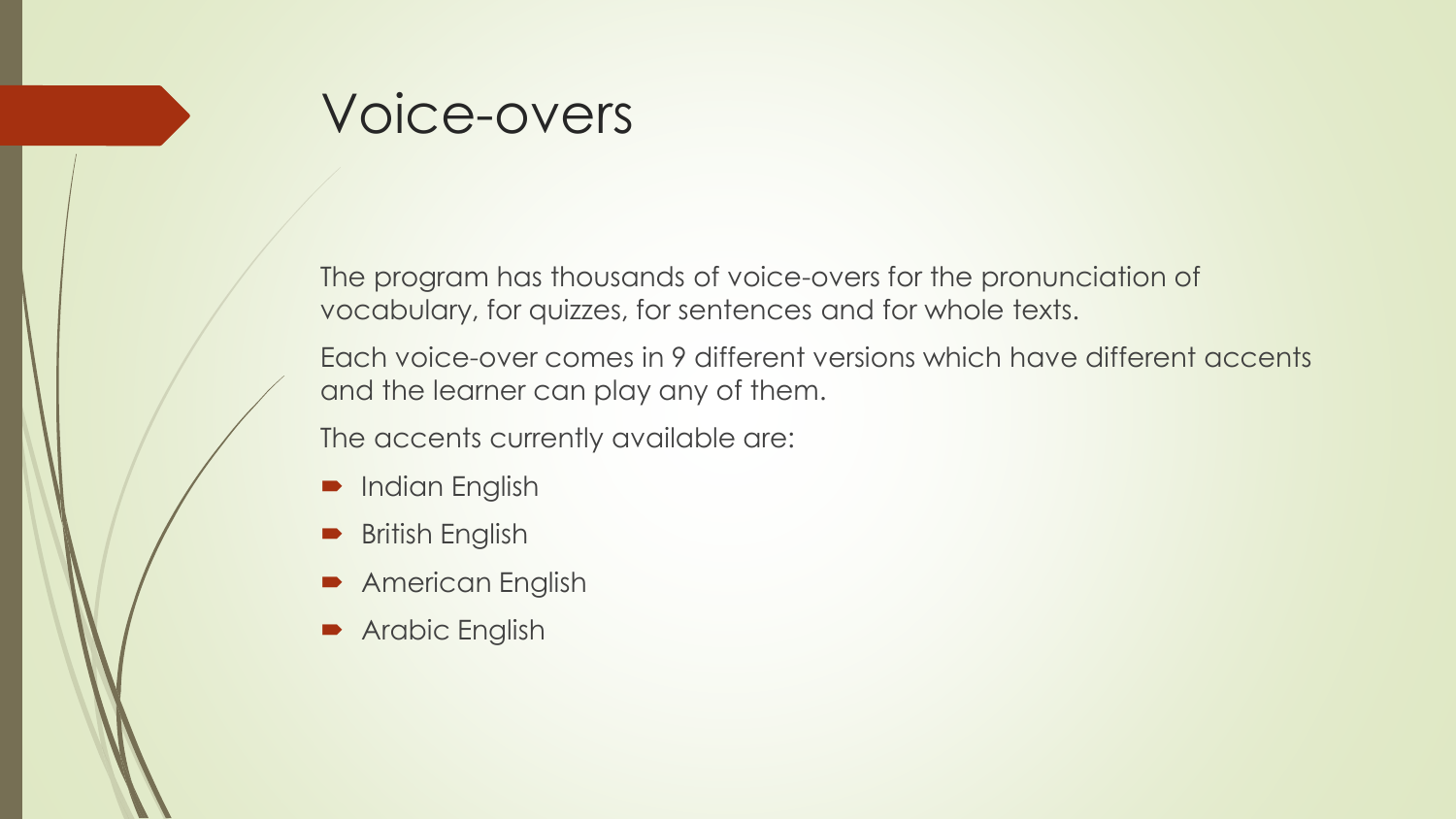#### Level Achieved

- All students who do the course should be able to achieve CEFR Level B1, as long as they work with a study partner or in blended classroom environment.
- CEFR = *Common European Framework of Reference for Languages*, set by the Council of Europe.
- The IELTS equivalent to CEFR B1 is (approximately) level 4.5.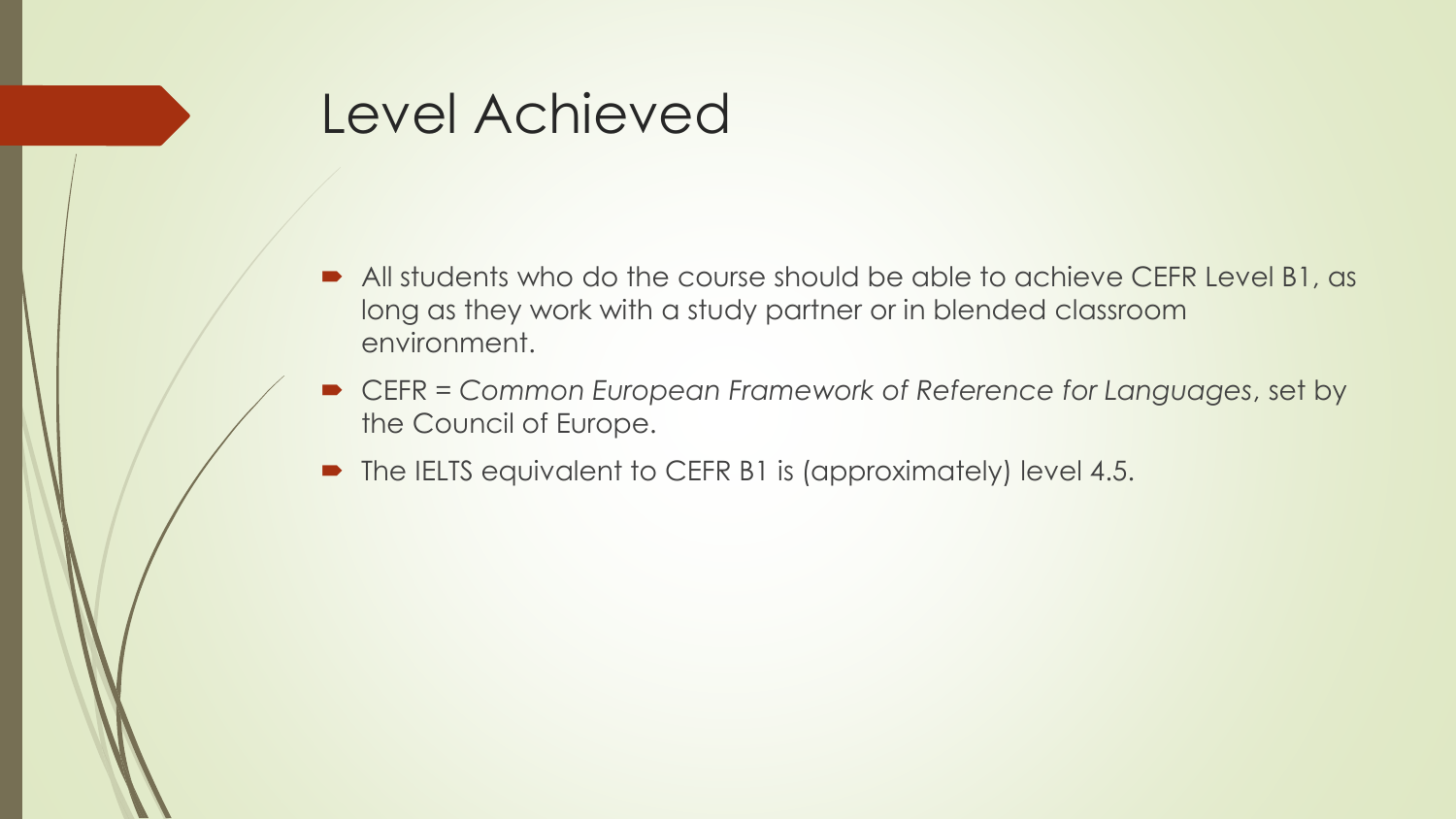#### **Common European Framework Guided Learning Hours (from beginner level)**

| Β                             | <b>B1 Preliminary - previously</b><br>known as Cambridge<br>English: Preliminary (PET) | $350 - 400$ |
|-------------------------------|----------------------------------------------------------------------------------------|-------------|
| $\bigwedge$<br>$\overline{2}$ | A2 Key - previously known<br>as Cambridge English: Key<br>'KF1.                        | $180 - 200$ |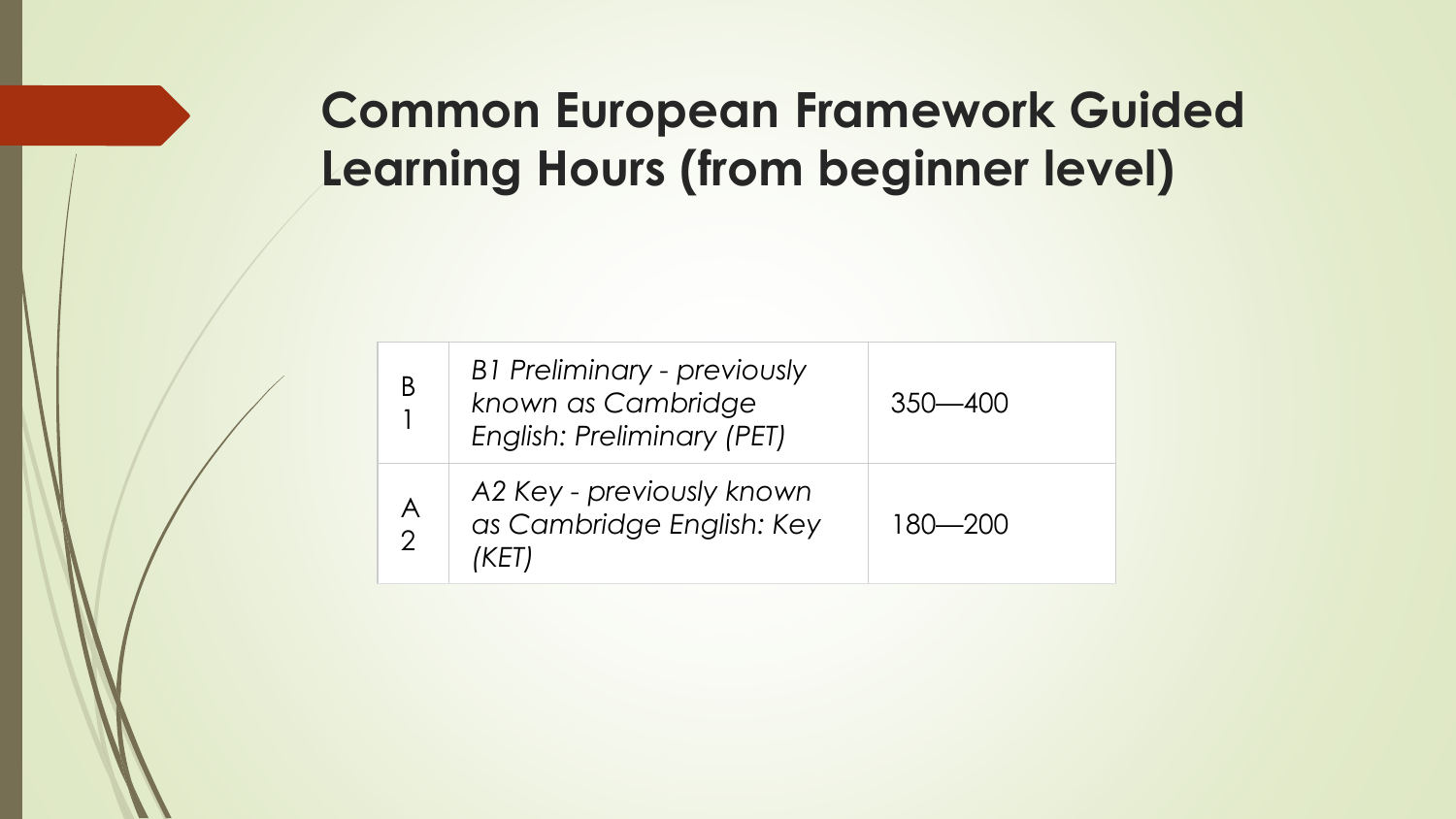#### Benchmarks for the levels

- A2: Can understand sentences and frequently used expressions related to areas of most immediate relevance (e.g. very basic personal and family information, shopping, local geography, employment). Can communicate in simple and routine tasks requiring a simple and direct exchange of information on familiar and routine matters. Can describe in simple terms aspects of his/her background, immediate environment and matters in areas of immediate need.
- B1: Can understand the main points of clear standard input on familiar matters regularly encountered in work, school, leisure, etc. Can deal with most situations likely to arise whilst travelling in an area where the language is spoken. Can produce simple connected text on topics which are familiar or of personal interest. Can describe experiences and events, dreams, hopes & ambitions and briefly give reasons and explanations for opinions and plans.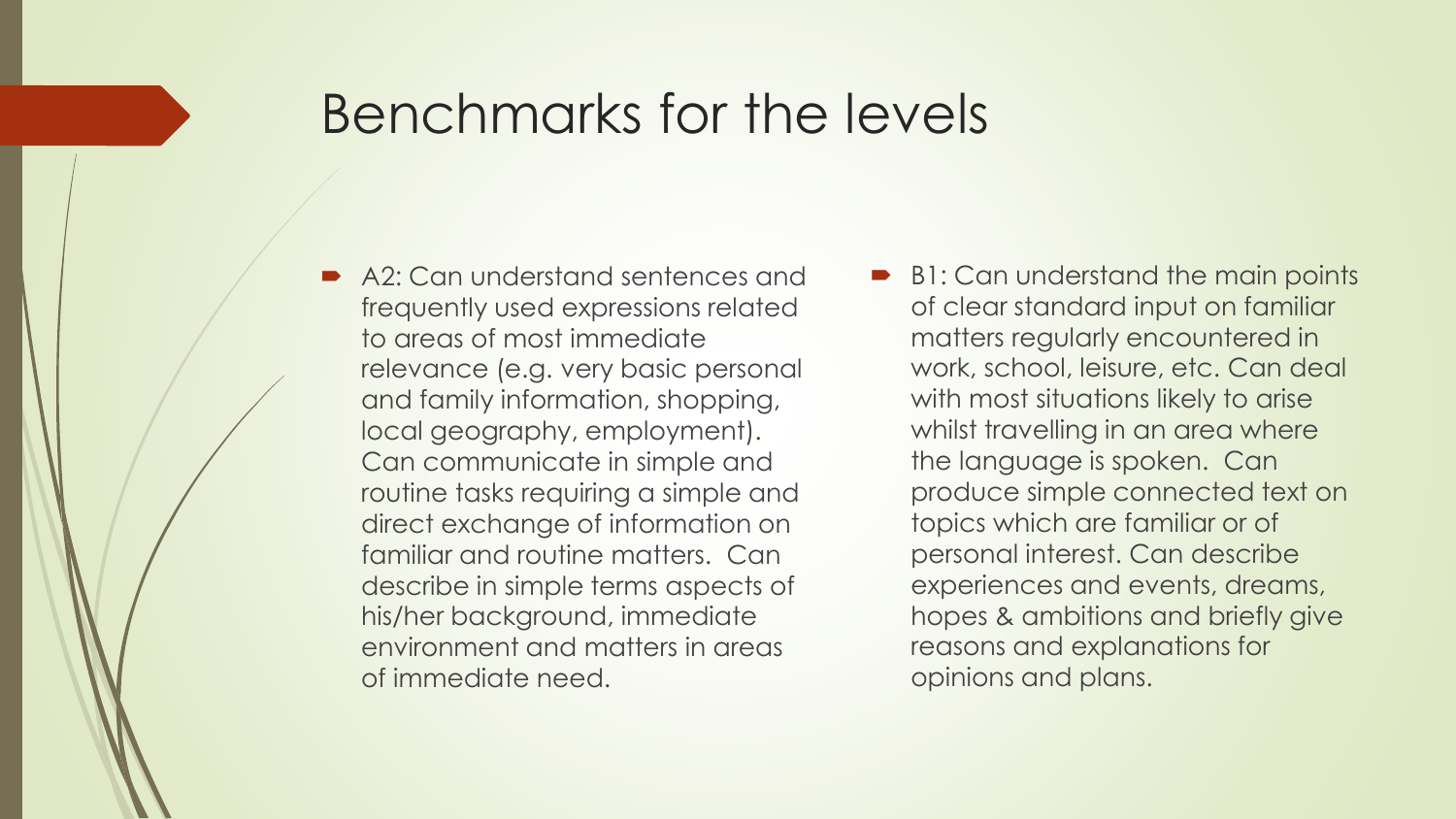# Unique features of LearningWise English

- A battery of 40+ accelerated learning techniques enable a rapid uptake of vocabulary.
- Use of *blended* learning so teachers and software work seamlessly in cooperation.
- Students coach each other. Teachers facilitate, they do not lecture.
- There are modules on both logical thinking, and comprehension, as these are barriers to expression in one's own language, let alone English.
- There is a ground-breaking module called ConfidenceWise by which students gain the confidence to express themselves in speaking and writing without fear of mistakes.
- Revision is done on a schedule to ensure short-term information learnt goes into long-term memory.
- Role-plays and live communication are kept to a maximum while grammar is kept to a minimum. This program does not stress accuracy, it stresses confidence.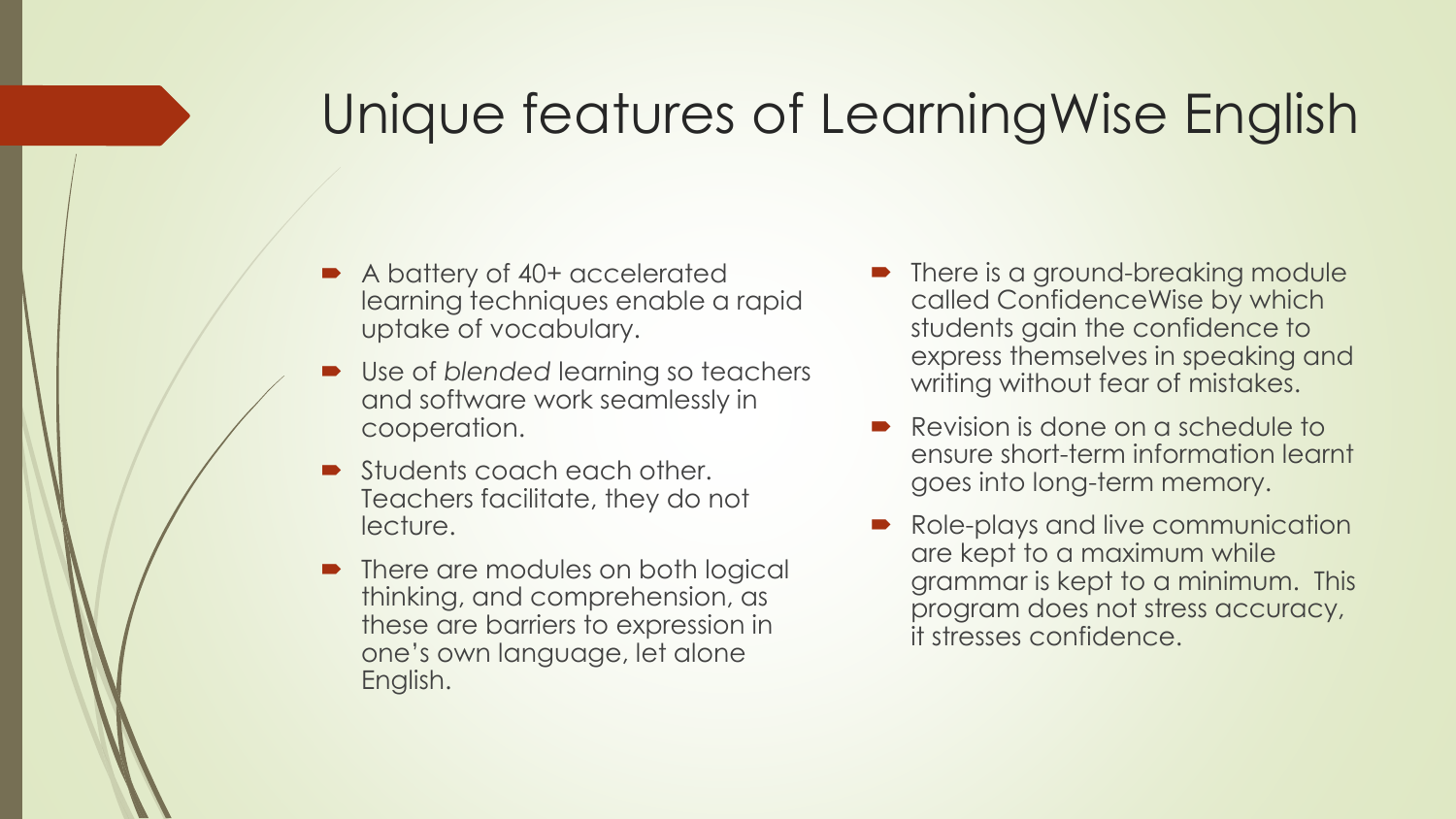# Types of lessons

- All lessons are grouped in themes (eg sport, family, travel, study). Each theme includes:
- Vocabulary
- Sentence construction
- Verb conjugations
- Audio quizzes
- Written quizzes
- Guided conversations on given topics

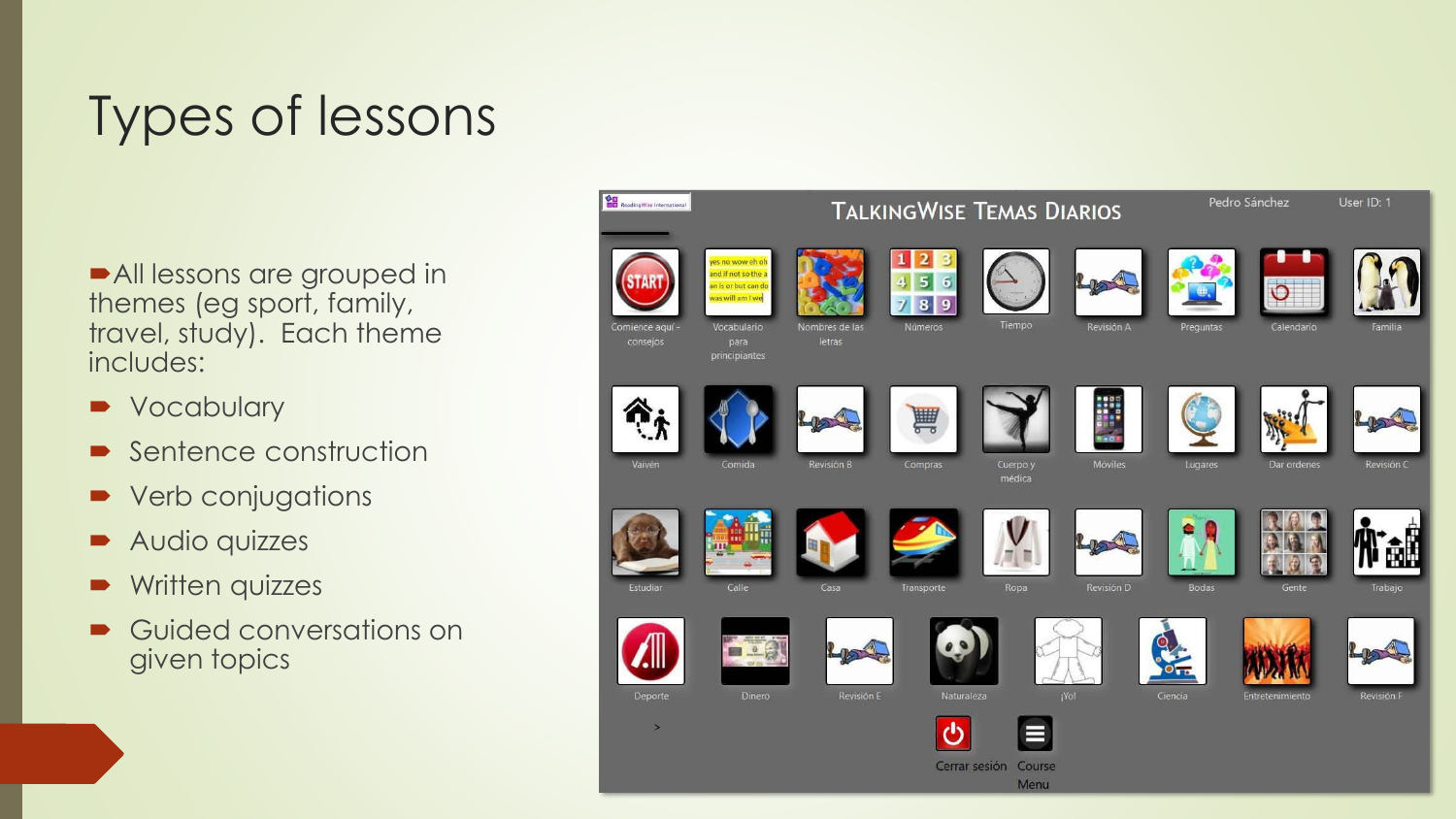

VOCABULARY

READING

WRITING

SPEAKING

LISTENING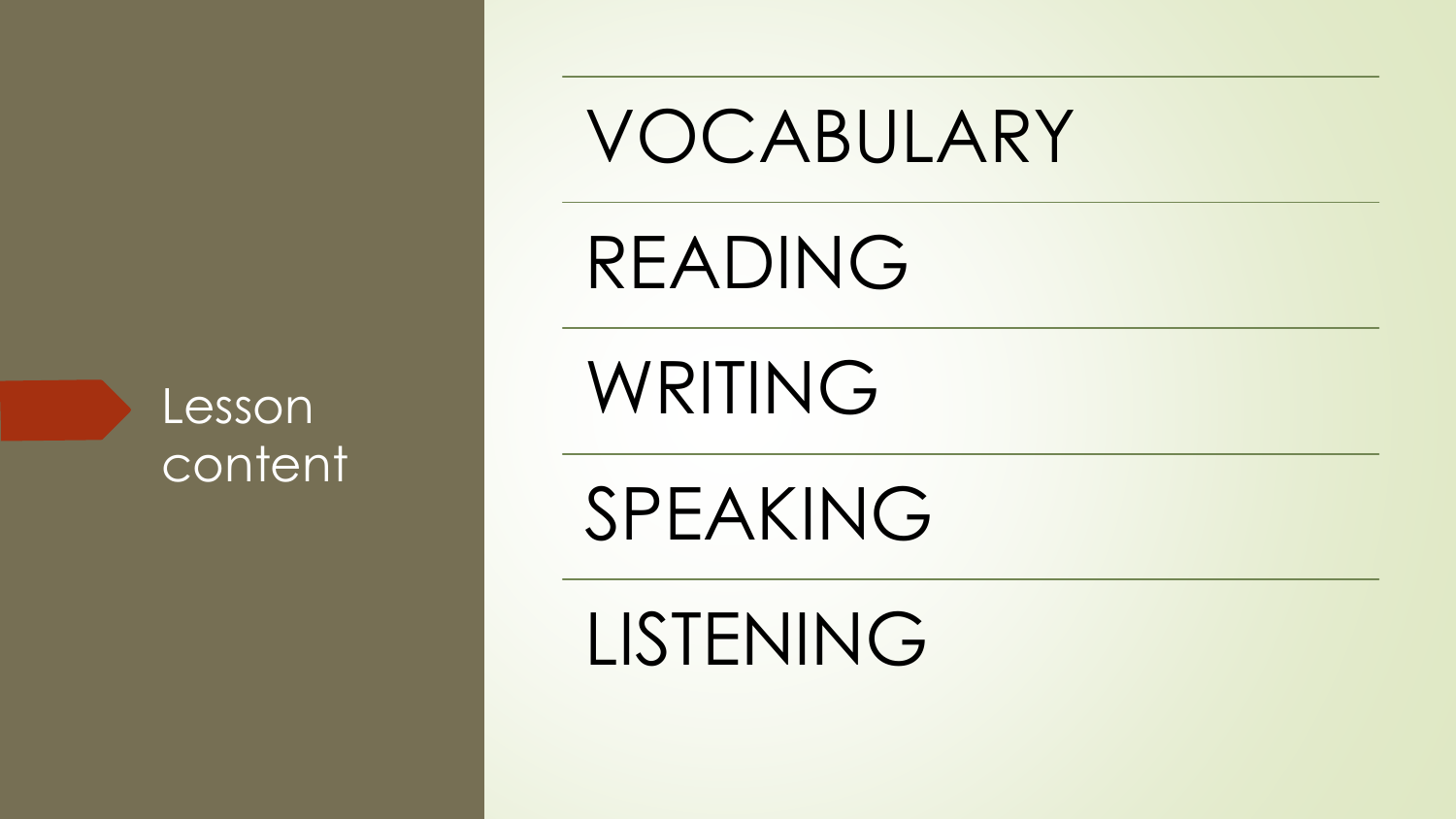- VOCABULARY •• Vocabulary lessons use 10 different memory techniques, most of which involve interaction with other students and make a lot of noise!
	- All vocabulary is tested and re-tested at pre-determined intervals to ensure all of it goes into long term memory.
	- There are around 5,000 words in the full course.

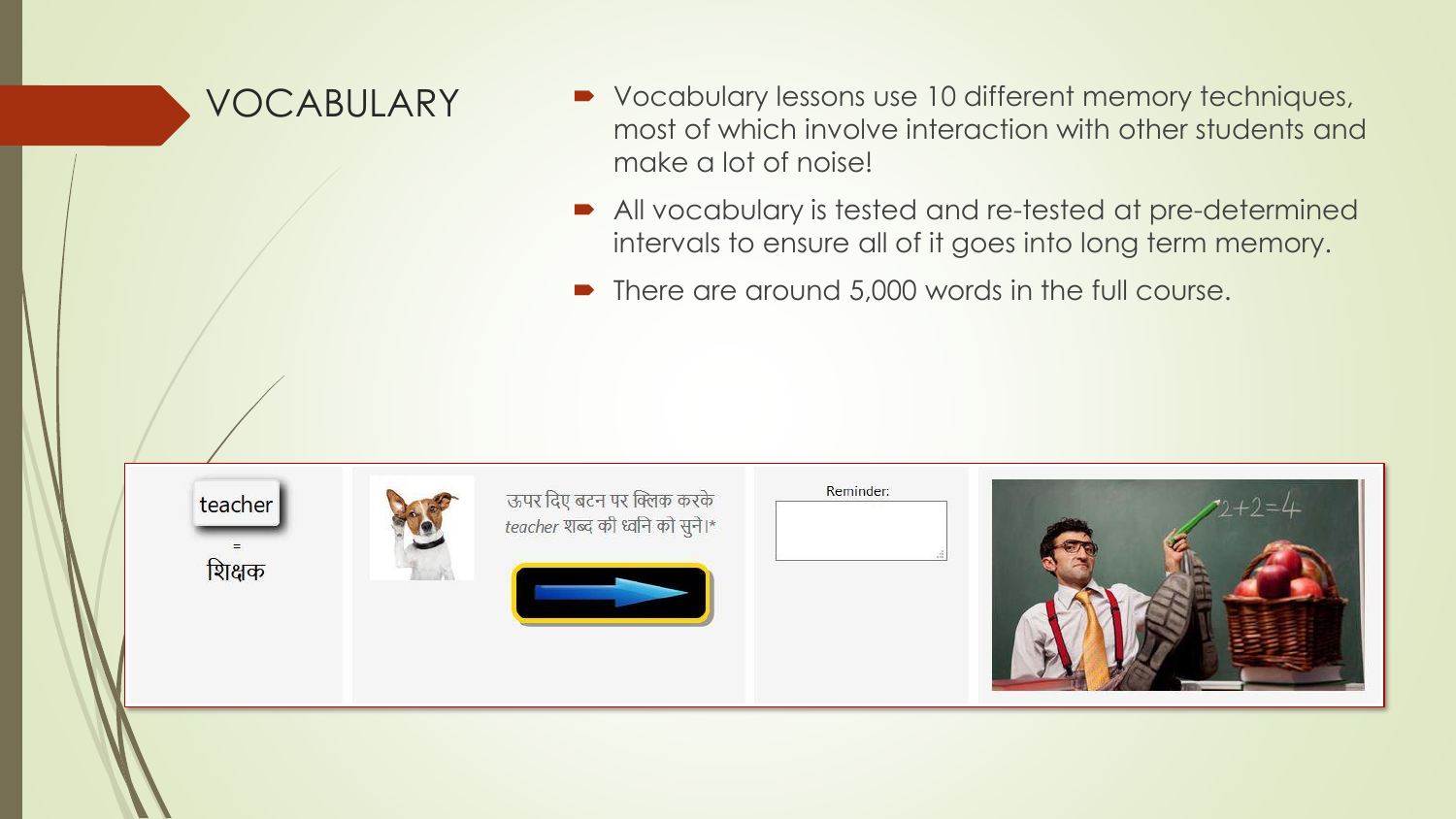#### READING #1

Reading consists of two separate skills:

Our *PhonicsWise* course teaches decoding - how to "chunk" words down into prefixes, roots and suffixes to facilitate pronunciation as well as comprehension.

Our *ComprehensionWise* course teaches a technique for understanding even the most difficult texts.

**Decoding**

**Comprehension**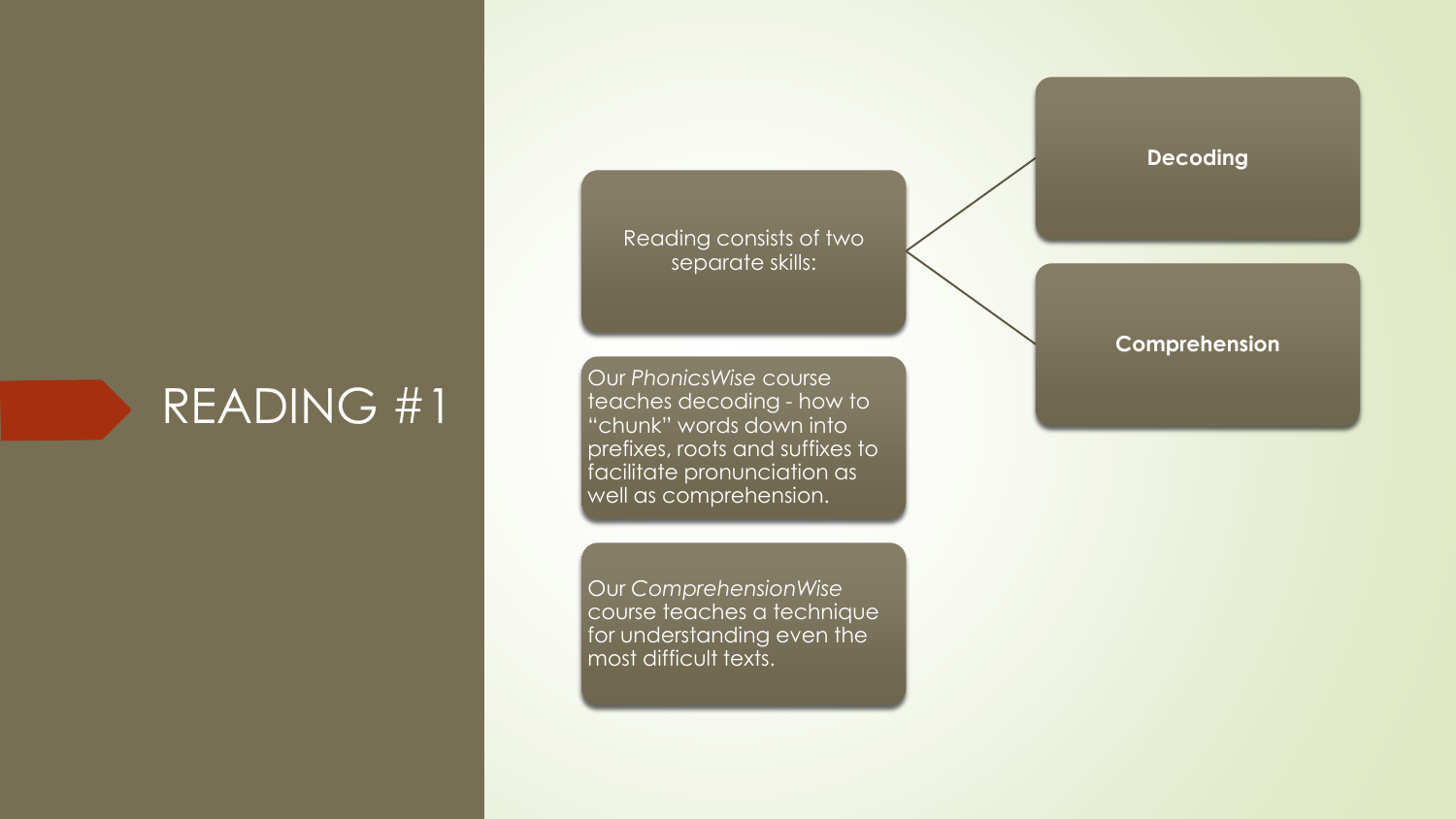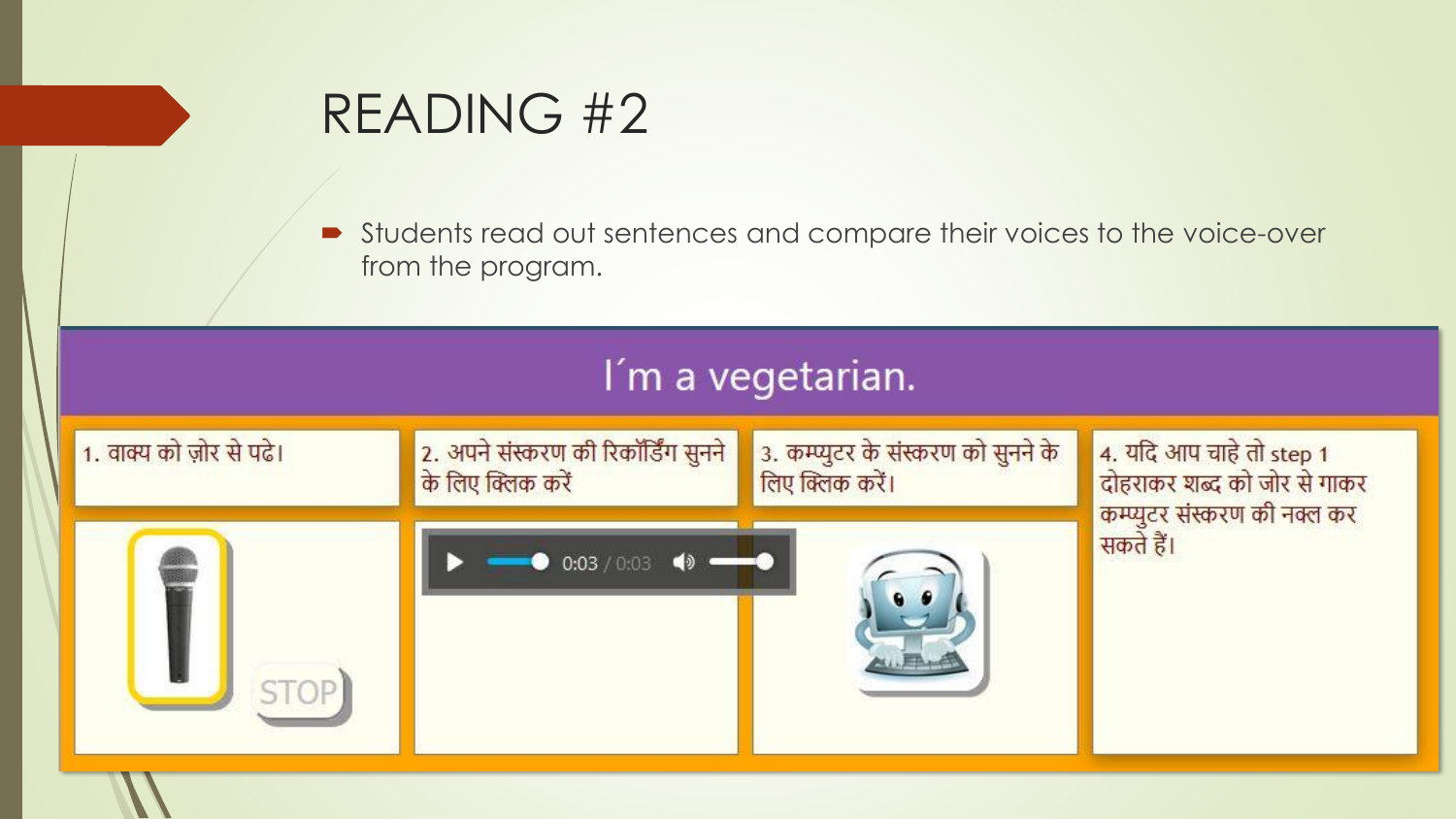#### WRITING #1

- Before you can write in English, you have to be able to think straight in your own language. Students who can't write good English almost always cannot write properly in their own language, and that's because they have not been taught how to express themselves logically.
- That's why our writing module teaches *logical thinking* as a prerequisite to actually writing any English.
- Then we teach how to develop *content* that people want to read and can easily understand.
- Then we teach writing *style*.
- The end product of all this is that the student can express themselves in both their own language and in English.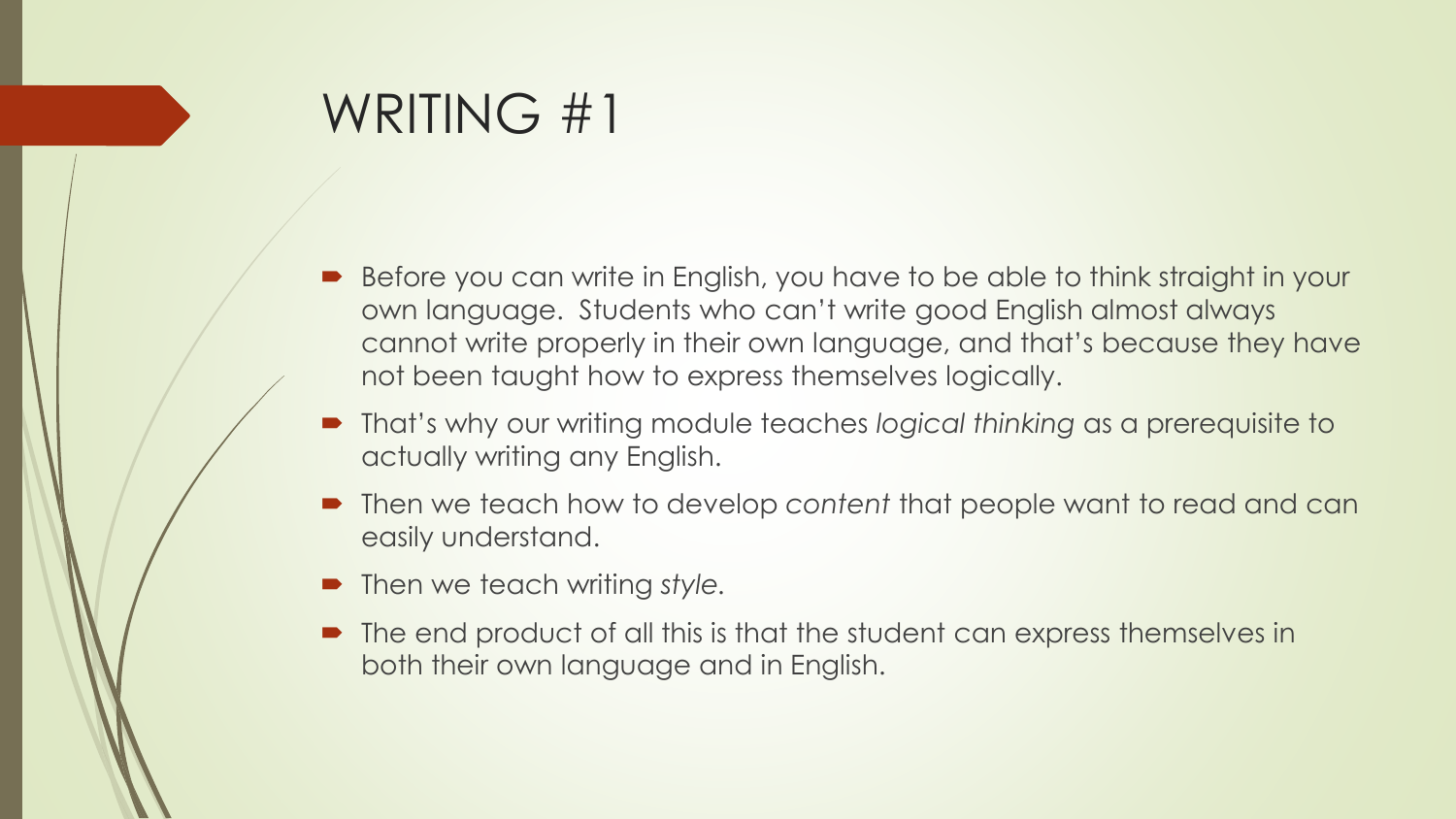# WRITING #2 – Logical thinking

- **The Thinking Wise module includes:** 
	- Differences, similarities and identities
	- Euclid's circles
	- Relative importances
	- How to spot missing information
	- How to follow a data trail
	- What is logical, what is illogical
	- Correct sequence of argument in report writing:
		- find the real problem
		- **P** Investigation
		- $\blacktriangleright$  Find the right why
		- Recommend an action plan that will work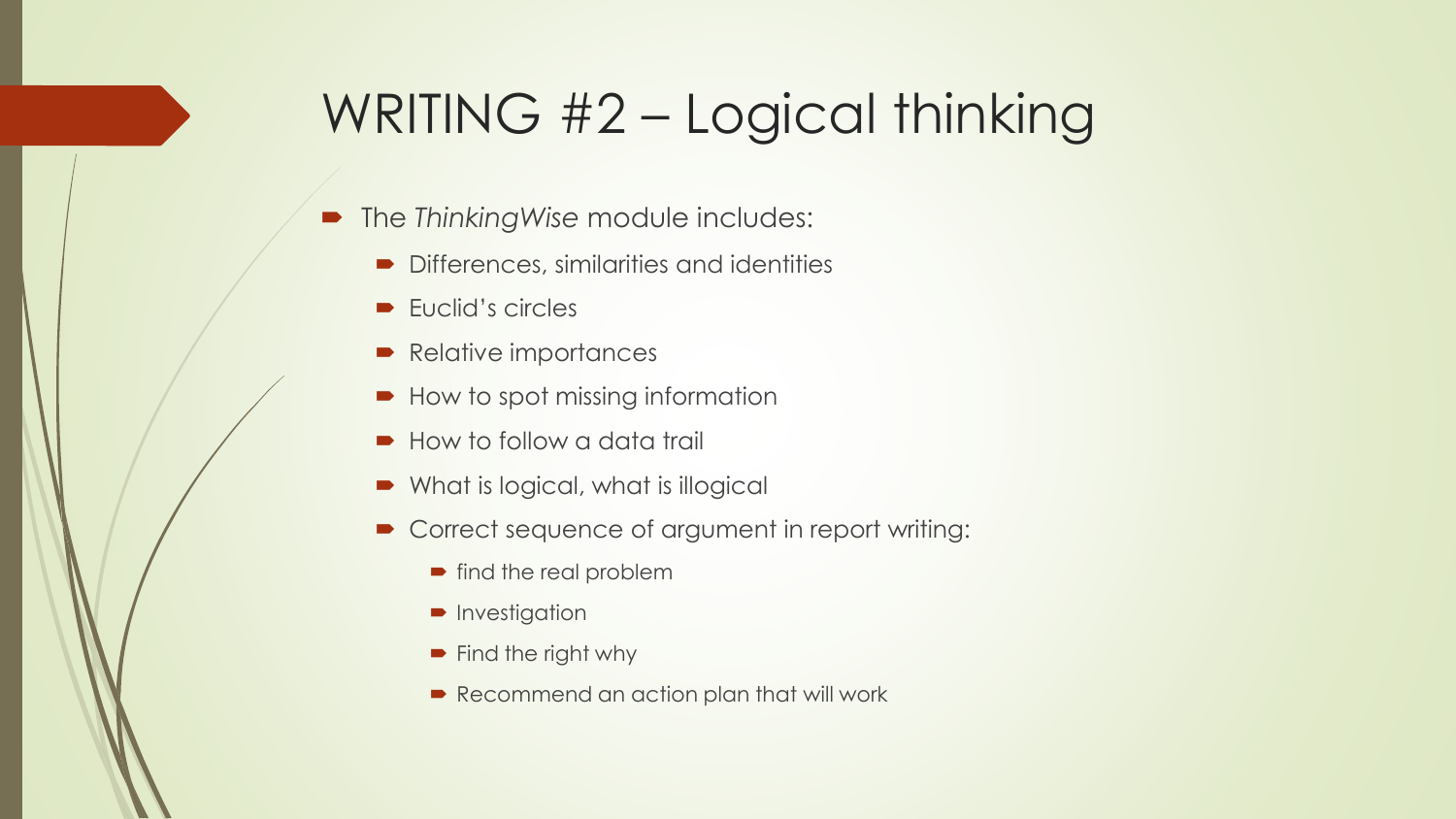# WRITING #3 – Content

- How to plan what you want to say
- How to organise your thinking so you say what you want to say
- How to make notes
- How to do the writing
- How to review
- What makes a good English sentence.
- Keeping it simple
- What to leave in, what to leave out.
- How to avoid ambiguity
- How to use examples
- Sequencing and grouping bullet points are good!
- The Writing Pyramid
- Rules of report writing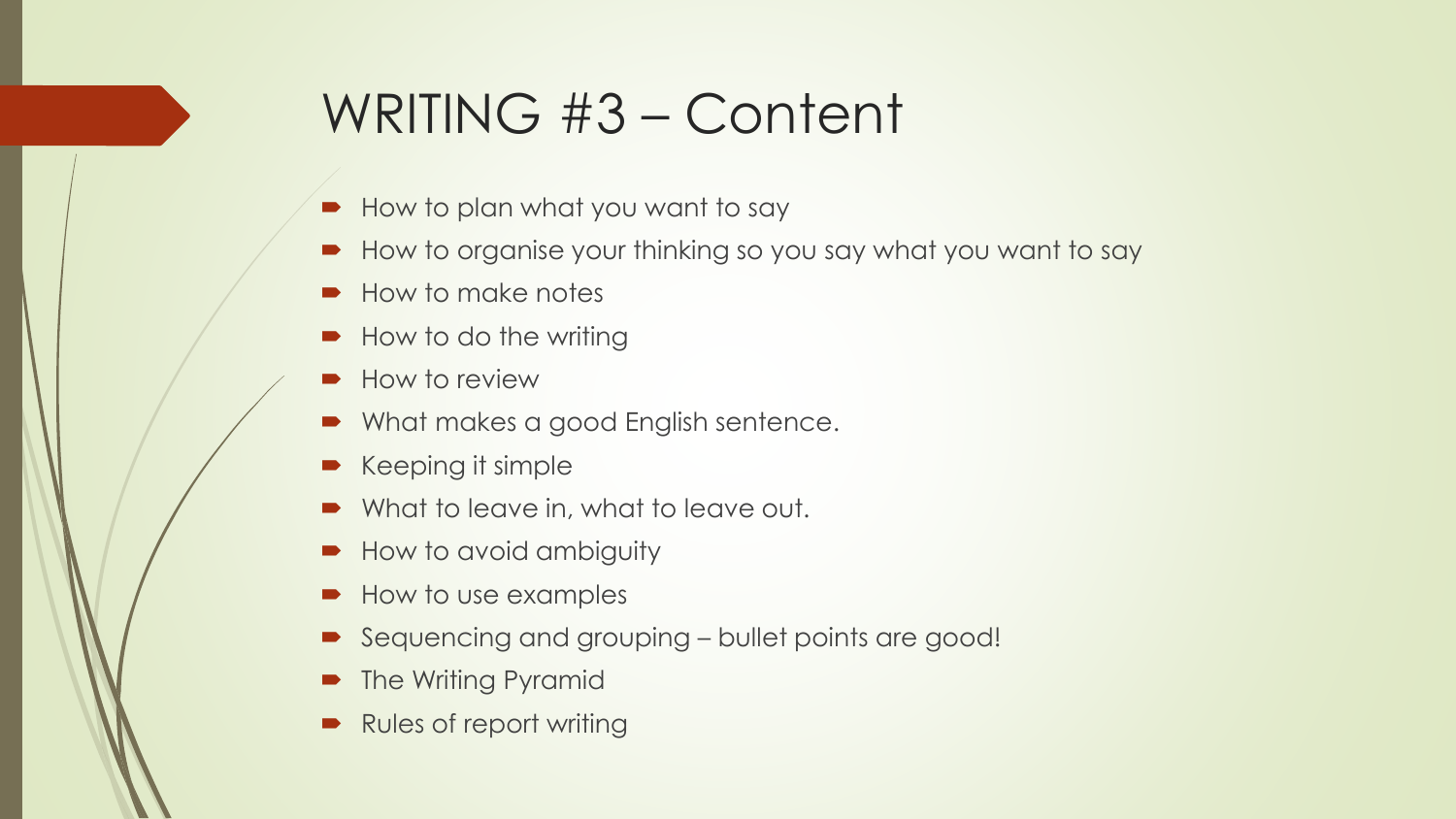## LISTENING #1

**EXTERNITHS Listening lessons use pre-recorded voice-overs in various English accents.** 

#### Examen de frases Sound #177

Pulsa la imagen para escuchar una frase. Trata de entender lo que se dice. A continuación, pulsa el botón para mostrar la frase en la pantalla para ver si lo has oído correctamente.







Type the sentence being played.

Muestra esta frase en Inglés.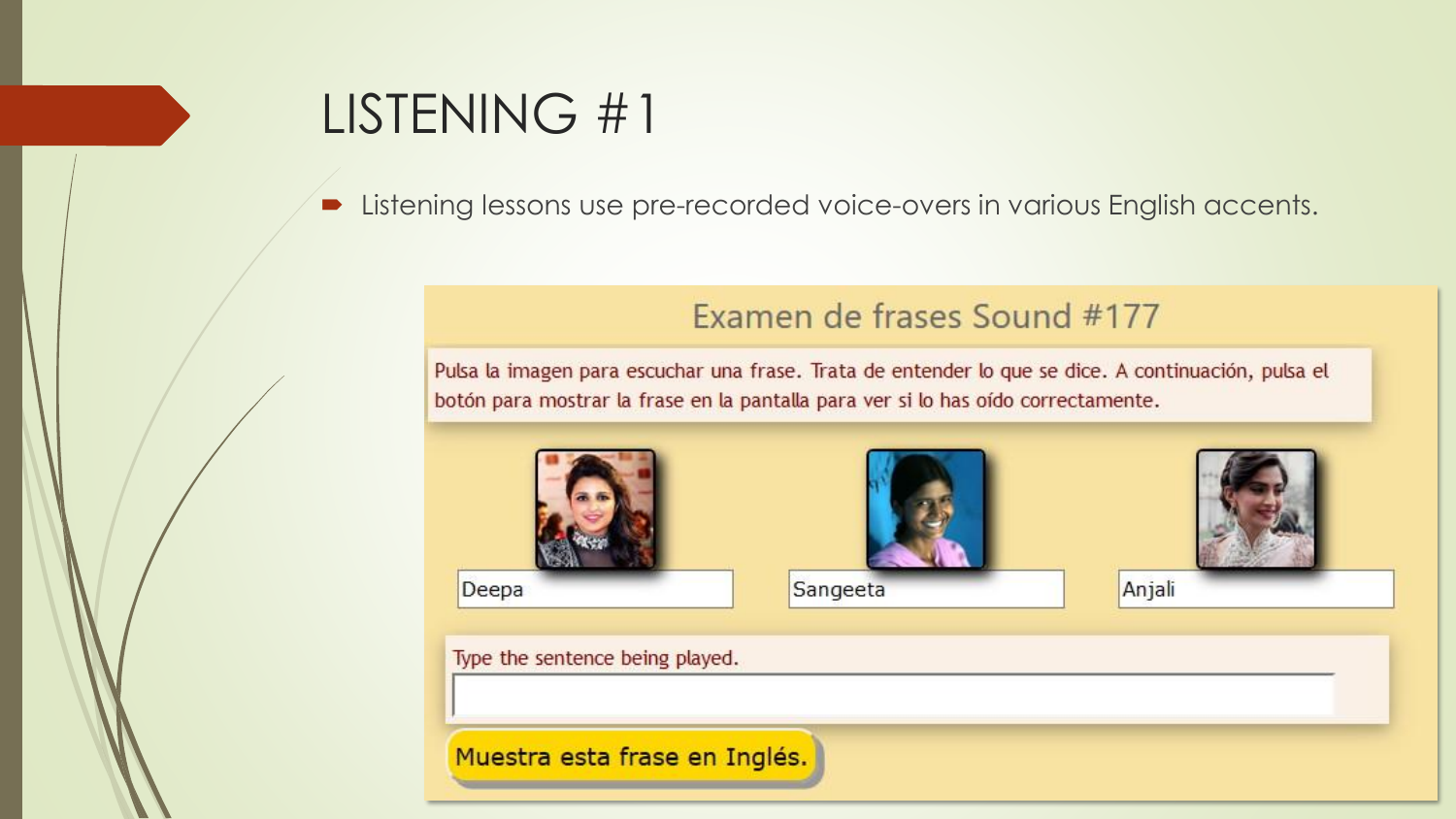

■ Quizzes test the listening skills of the students.

#### Listening quiz: Places

Pulsa cualquier botón para escuchar una pregunta. Cada botón es una voz diferente. Pulsa los botones A, B o C para responder la pregunta. Una vez que haya respondido correctamente a una pregunta, pasará a la siguiente pregunta.\*

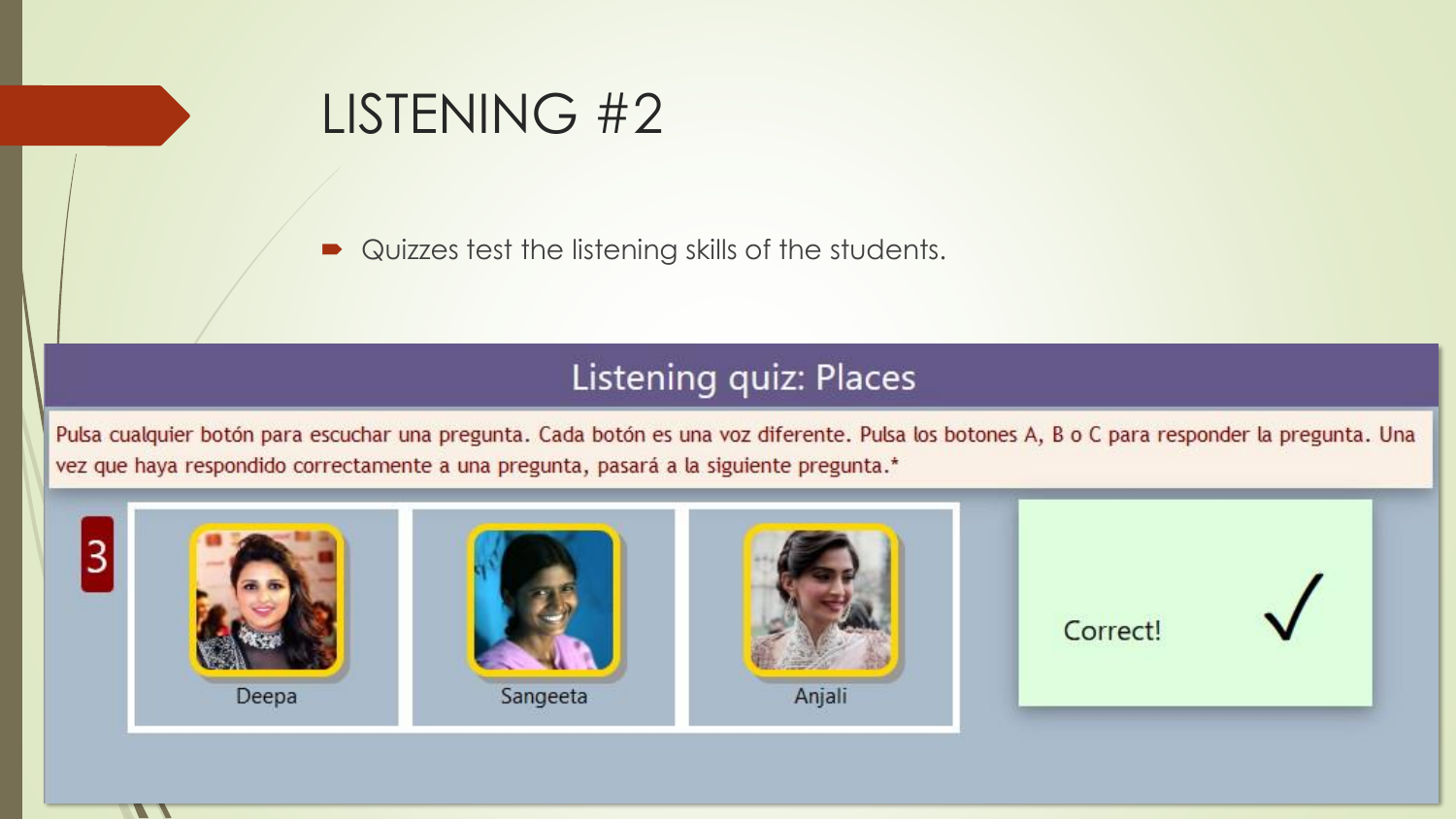

 Every day, students are paired up and have conversations in English using the vocabulary and verb conjugations and themes that they have learned that day.

#### Práctica de conversación : Study

Por cada sujeto se muestra a continuación, hablar por 10 minutos con su compañero de esudio. Utilizar tanta Inglés como se puede. Necesite para tu e tu compañero de estudio ambos deben hablar.

Al inicio el botón de alarma, prensa, y va a sonar después de 3 minutos.

Si no lo hace tiene un compañero de estudio, habla con el animal en la pantalla - el animal habla excelente Inglés.



#### **CONVERSATIONS**

- · Háblame de tus asignaturas favoritas.
- · Háblame de tu profesor favorito y por qué te gustaba.

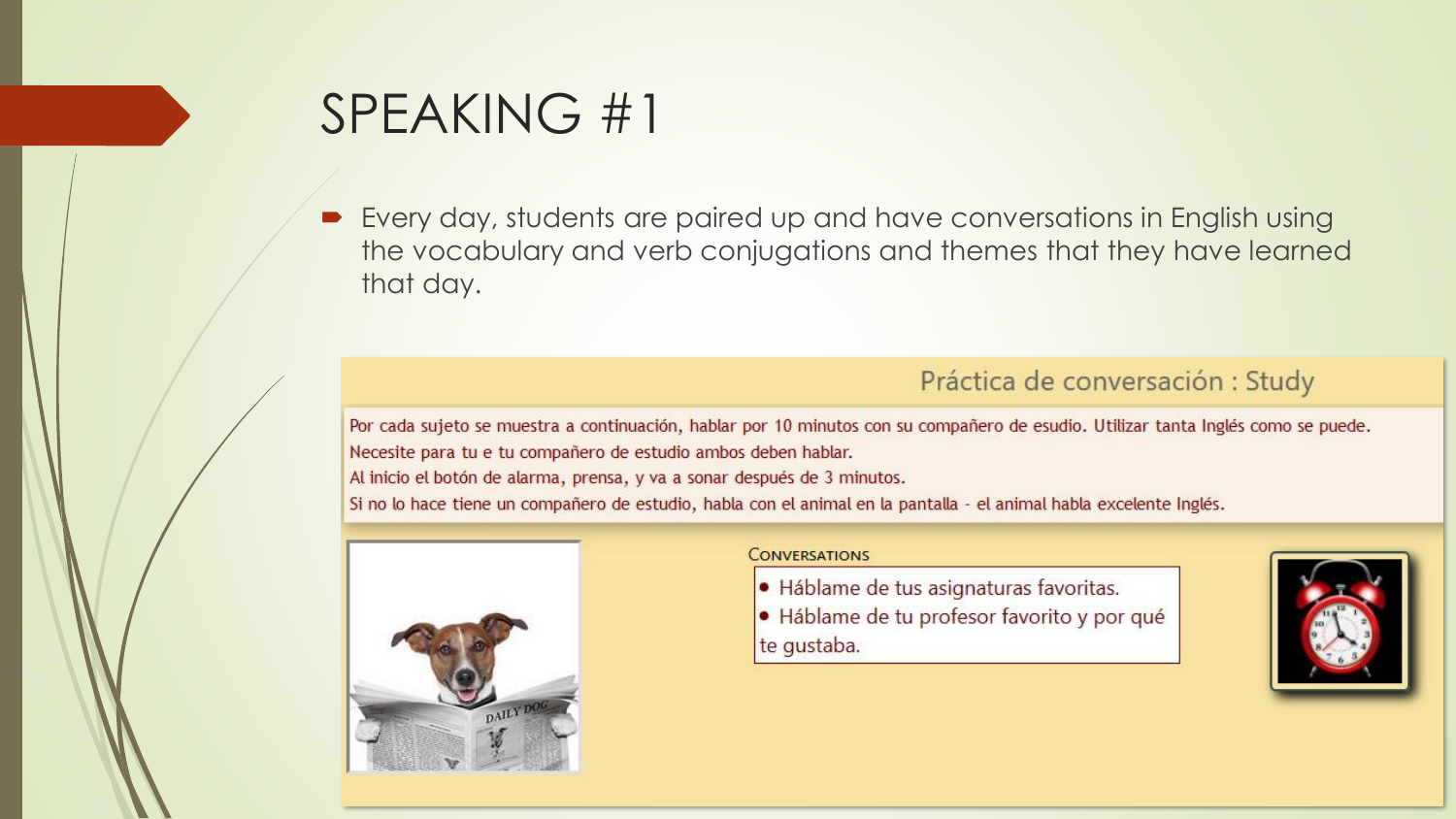#### SPEAKING #2

- Every week, these conversations are video'd on mobile phones and the results are sent to ReadingWise staff for review. These videos are also played back to the whole class, which encourages students to show off their speaking ability on a regular basis.
- All lessons are conducted in English medium only.
- Dictionaries online and/or offline are always available to help the students.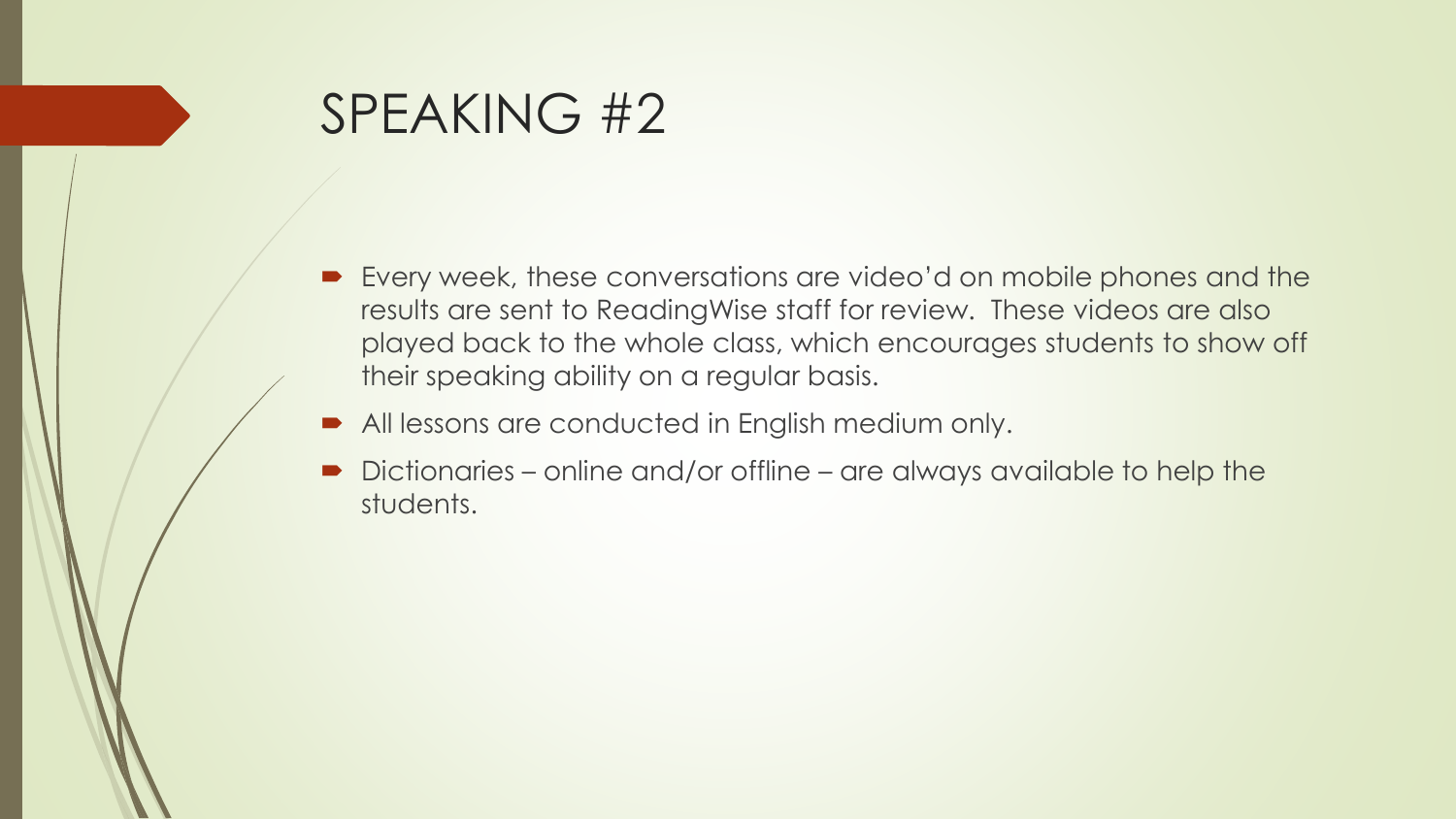#### **Structure**

- LearningWise English is a collection of courses.
- The courses are divided into modules.
- Modules are divided into Lesson Plans. There are over 400 different lesson plans.
- Many of them follow or use BBC/British Council themes and templates.
- All learning is self-paced. Students work in pairs. Computers or tablets are shared between pairs. Pairs are switched regularly. Invariably some students will progress much faster than others due to natural ability. The teacher's job is to ensure that the slower students continue to learn at a steady pace without any discouragement.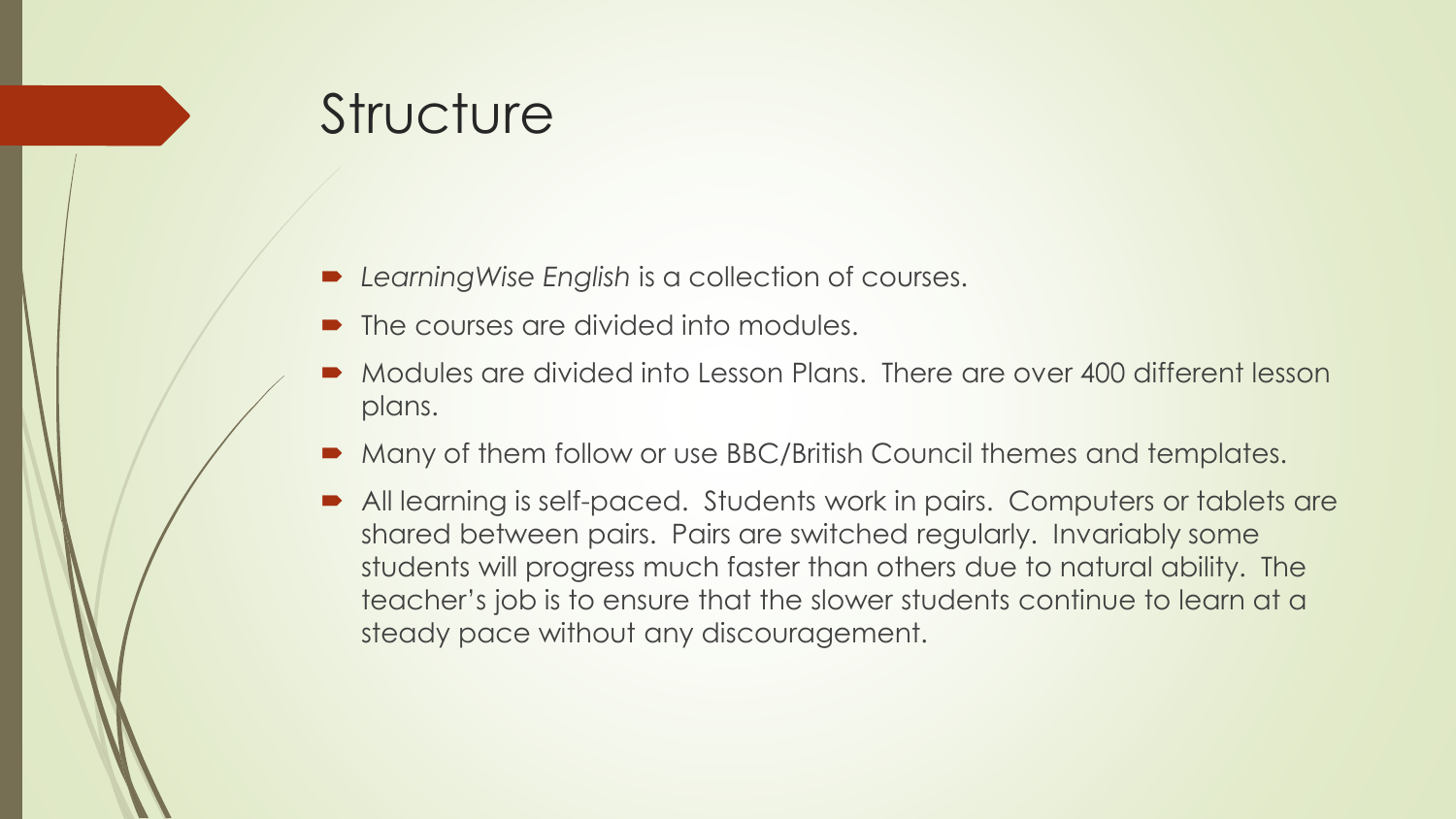#### Assessments

- Students are assessed before, during and after the course to give an objective measure of their achievement.
- We use assessments based on the Cambridge English A2 Key (formerly known as KET) assessment, but modified for Indian culture.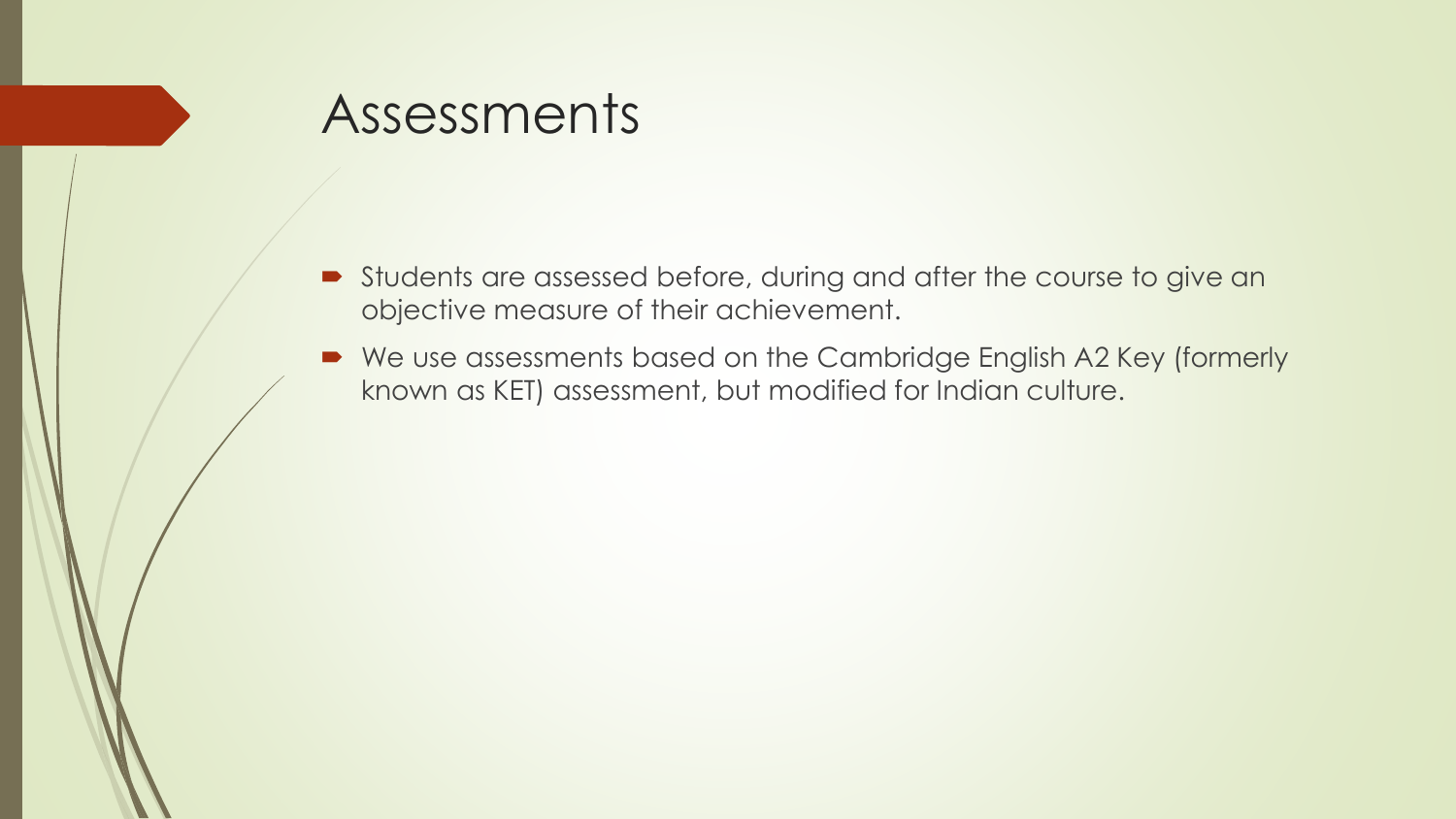# Anciliary activities

As well as studying online lessons and having guided themed conversations with each other, students get to do the following:

- Do BBC online activities for ESL (English as a Second Language)
- Watch movies with English subtitles
- Read English-language Indian newspapers and magazines online
- Do our anti-shyness course *ConfidenceWise*, which will eliminate the students fear of making mistakes.
- Do our logical-thinking course *ThinkingWise*, which teaches learners how to think logically and express themselves logically both in speech and writing.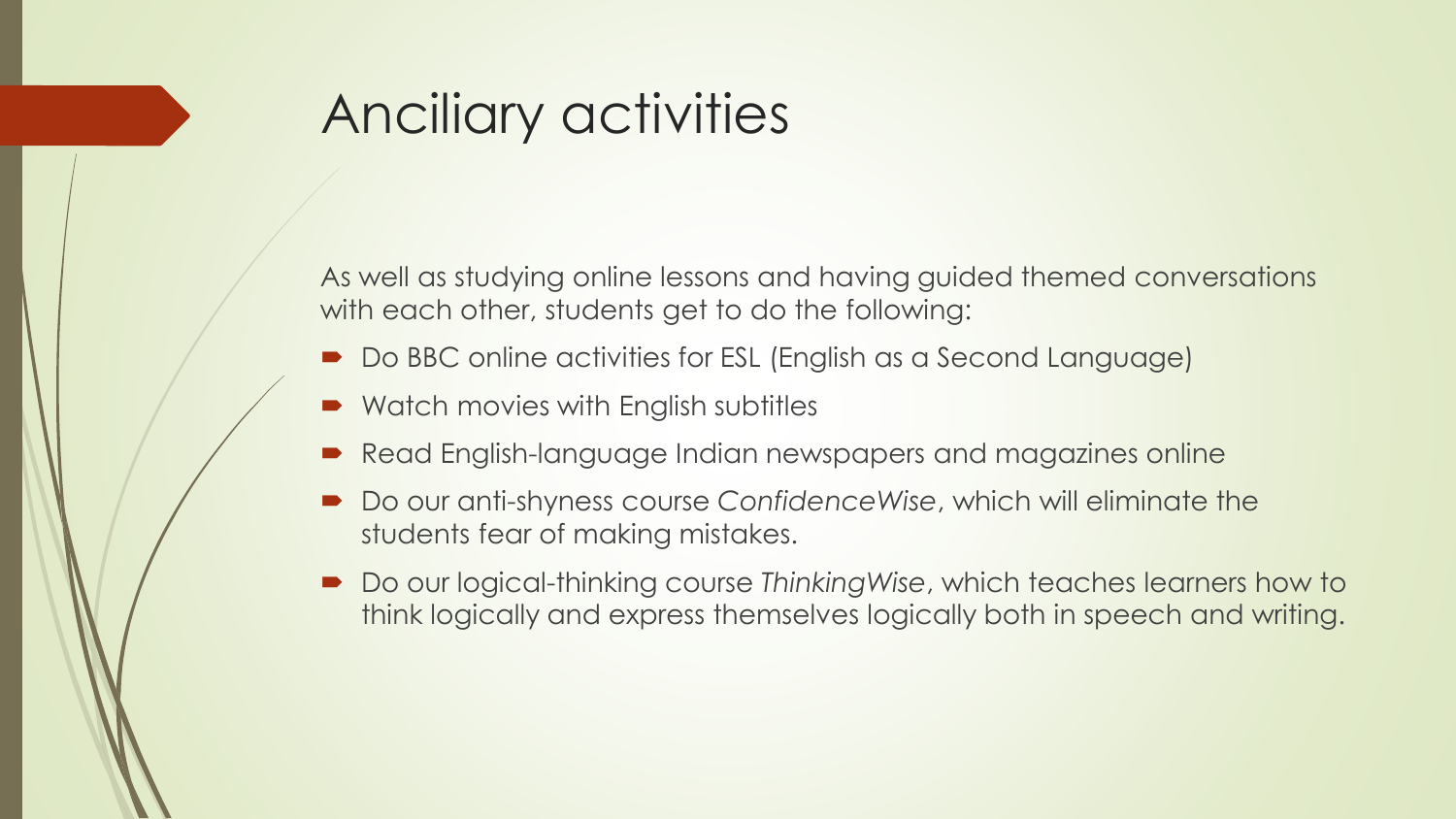#### Train the trainers

It is vital for the success of this program the teachers understand how to deliver the program. Our course – *TeachingWise* – trains teachers in the following:

- Do not stand at the front of the class and lecture you are there to facilitate – students teach each other.
- Accelerated learning techniques and how to deploy them
- Accelerate classroom techniques and how to deploy them
- An overview of the lesson plans in *LearningWise English* and how to select the appropriate ones for the students.
- How to debug a student who is not progressing.
- A micro-course on learning disabilities so trainers and teachers know how to cope with dyslexic and other types of learners.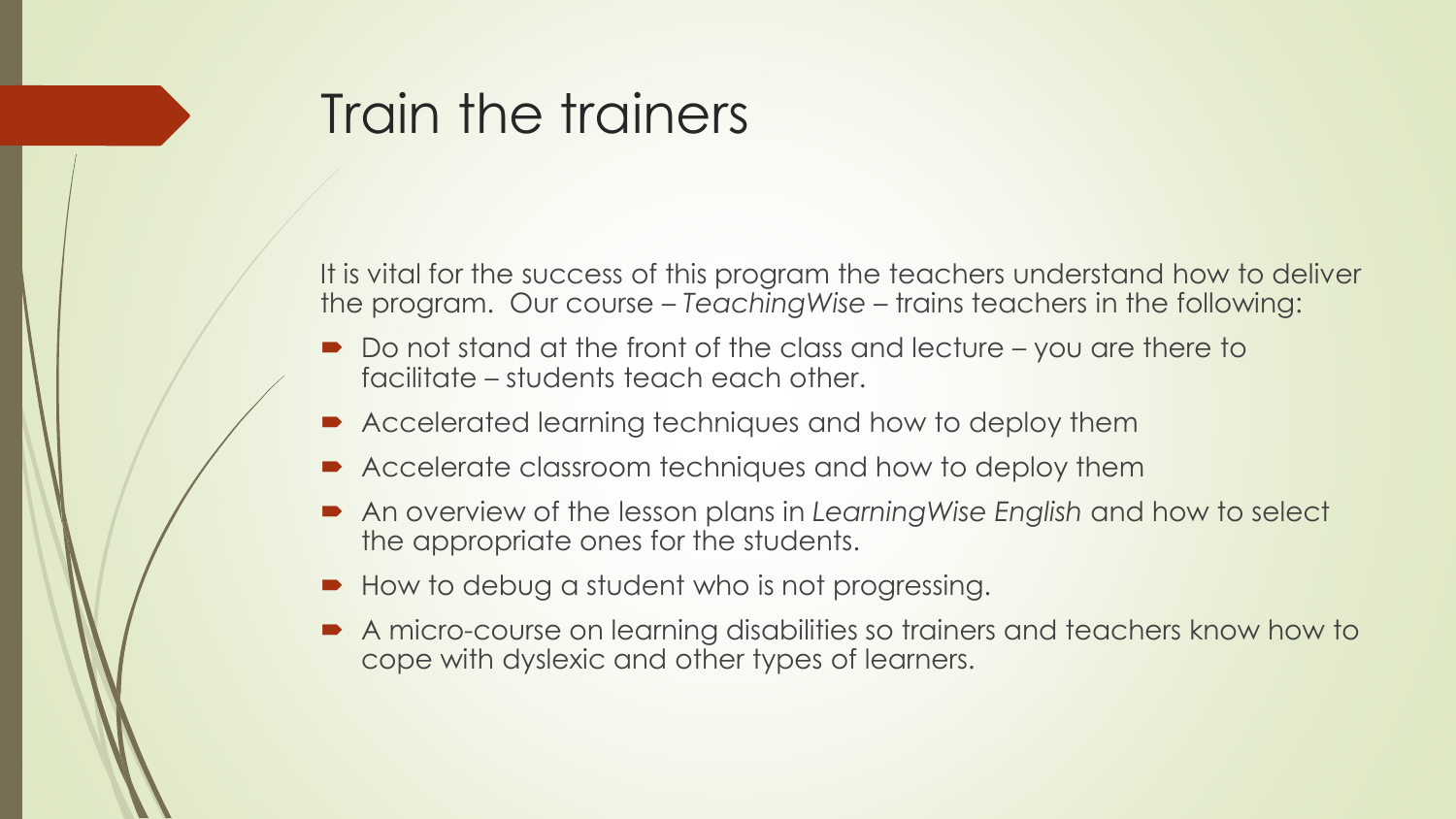#### How we implement a project

- Our experts discuss with your people the existing capabilities of your learners and the targets you want them to achieve.
- We train your trainers and teachers on our *TeachingWise* course so they know how to deliver our courses.
- **Delays 1.5 Logins are created for all learners.**
- Learners do assessments to verify their existing capability.
- Learners are put into pairs of study partners, and start the program, with the teachers and trainers facilitating.
- ReadingWise staff monitor progress of the learners online and feedback to the teachers and trainers.